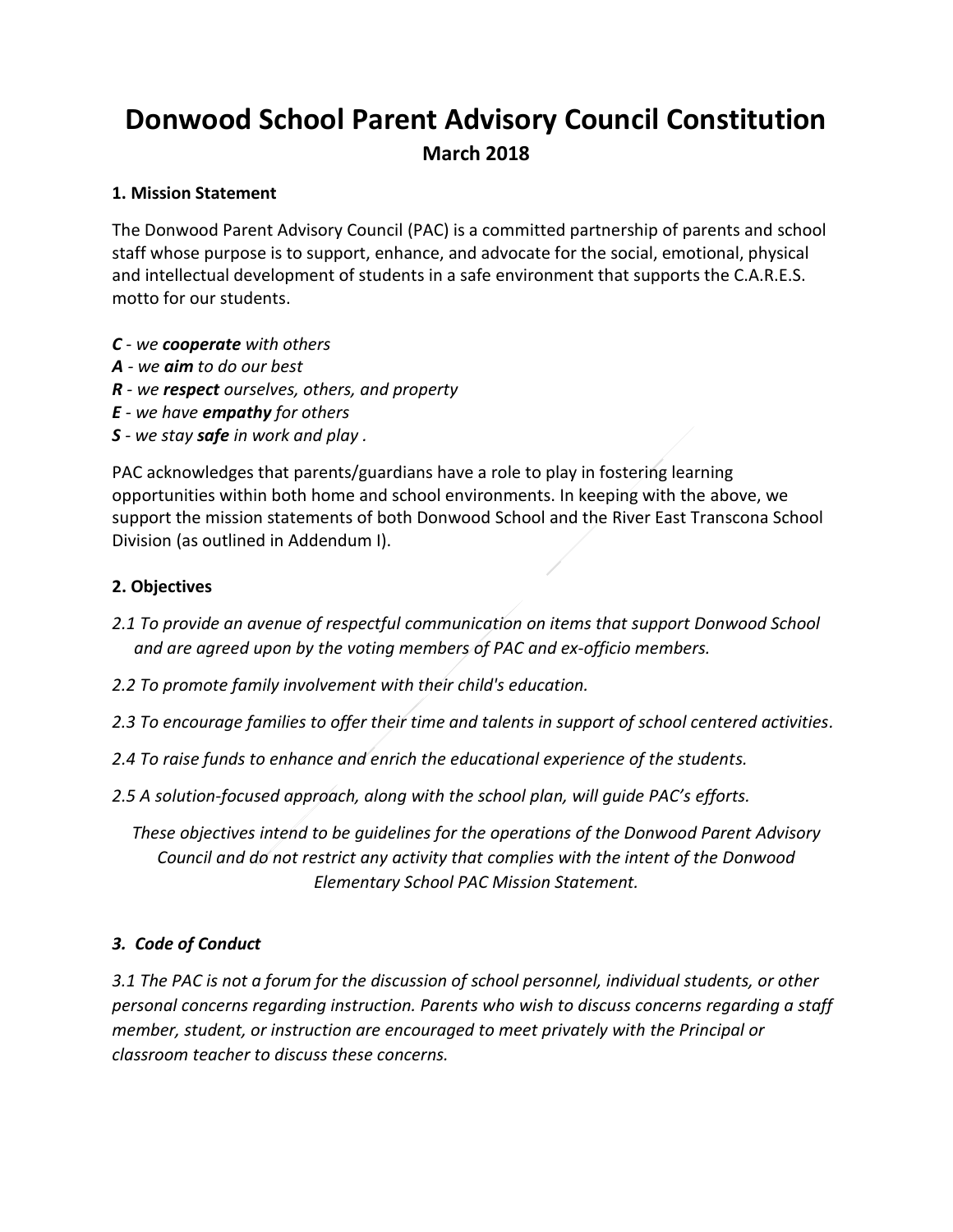*3.2 Should the concerns in above said 3.1 not be addressed to the parent's satisfaction, they are encouraged to consider using the RETSD Concern Protocol Policy KE-R as an avenue to voice their concern.*

# **4. Membership**

- *4.1 All parents and legal guardians whose children attend Donwood School.*
- *4.2 Donwood School Principal and Vice Principal are ex-officio members.*
- *4.3 School Administration may invite teacher representative(s) as ex-officio members.*

# **5. Executive**

- *5.1 The Donwood Parent Advisory Council Executive shall consist of a minimum of four and a maximum of eight parents/guardians elected at an Annual General Meeting.*
- *5.2 The Executive shall consist of a Chairperson, Vice Chairperson, Secretary, Treasurer and Fund Raising Coordinator and a Greening Committee person (to be elected by the Executive) and up to 2 Members at Large. Shared positions can be considered.*
- *5.3 Only one member per family unit may be elected to the Executive during the same school year.*
- *5.4 Positions shall be deemed to be vacant if the incumbent is absent for 3 consecutive meetings, unless otherwise agreed upon by a majority of the remaining members.*
- *5.5 The term of office shall be for 1 year. It is strongly recommended that at least one member of the Executive remain on for 2 years to provide continuity.*

# **6. Duties of the Executive**

- *6.1 To conduct the day-to-day business of the Donwood School Parent Advisory Council, in consultation with the membership and in accordance with the mission and objectives of the Association.*
- *6.2 To carry out the duly approved resolutions voted upon at Executive meetings.*
- *6.3 To elect a Chairperson, Vice-Chairperson, Secretary, Treasurer and Fund Raising Coordinator (as outlined in Addendum II -Election Guidelines). Suggested duties of these and other Executive positions are outlined in the attached guidelines (Addendum II).*
- *6.4 Appoint an auditor to provide audited financial statements on an annual basis as outlined by the divisional requirements.*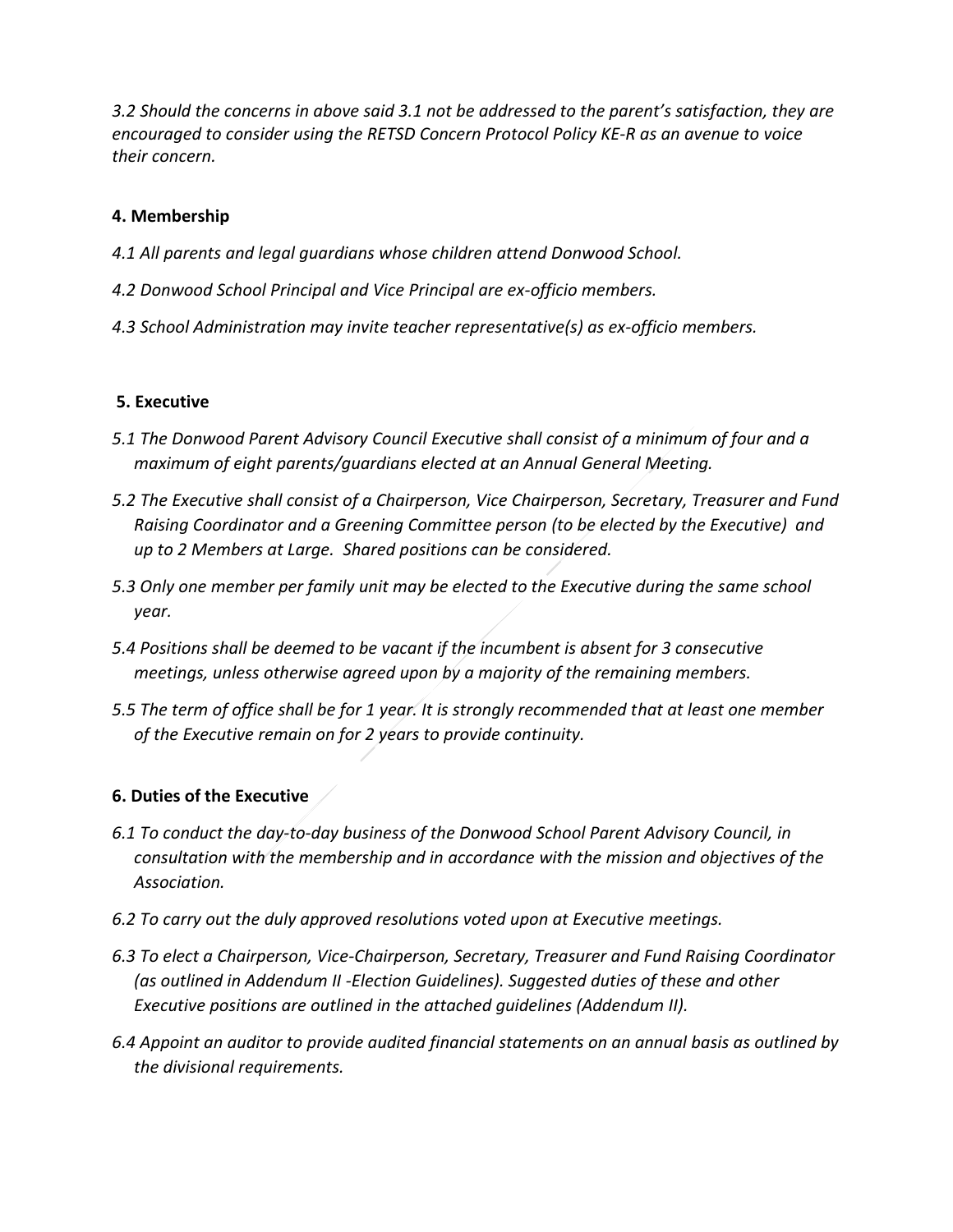- *6.5 Appoint any committees deemed necessary for carrying out the business of the Donwood School Parent Advisory Council, from the membership.*
- *6.6 To give signing authority to the Treasurer, Chairperson and another designated member of the Executive. Two signatures are required for all the financial transactions of the Donwood School Parent Advisory Council.*
- *6.7 To fill vacant positions by way of election or by-election provided notice be given to the membership prior to the next general meeting.*
- *6.8 Designate attendees for divisional parent meetings as agreed upon by the Donwood Parent Advisory Committee in rotation. Attendee will deliver report at the next General Meeting.*

*6.9 Provide written report in support of oral submission to the Secretary for inclusion in the minutes.*

*6.10 Assist in identifying special interest activities, guest speakers, etc. which may be considered as an avenue to promote the mission statement.*

# **7. Meetings**

- *7.1 The Annual General Meeting (AGM) shall be held in May of each year. The exact date is to be set by the existing Executive. Written notice must be given to the membership at least 2 weeks in advance. The election of officers for the following year are voted on at the AGM and begin their duties the following September.*
- *7.2 In addition to the AGM, General Meetings will be open to the membership of the Donwood Parent Advisory Council and are to be held a minimum of five times throughout the school year.*
- *7.3 Executive Meetings shall be held as needed with notice given to each Executive member at least 14 days prior to that meeting. Executive Meetings can be scheduled to coincide with General Meetings.*
- *7.4 The first General Meeting will take place no later than the September following the election of a new Executive.*
- *7.5 Notice to cancel a General or Executive Meeting may be waived by a two-thirds majority of the Executive.*

## **8. Voting – Executive Resolutions**

- *7.1. Only Members of the Executive are entitled to vote.*
- *7.2. The Principal, Vice Principal and Teacher representatives are non-voting members of the Donwood School Parent Advisory Council.*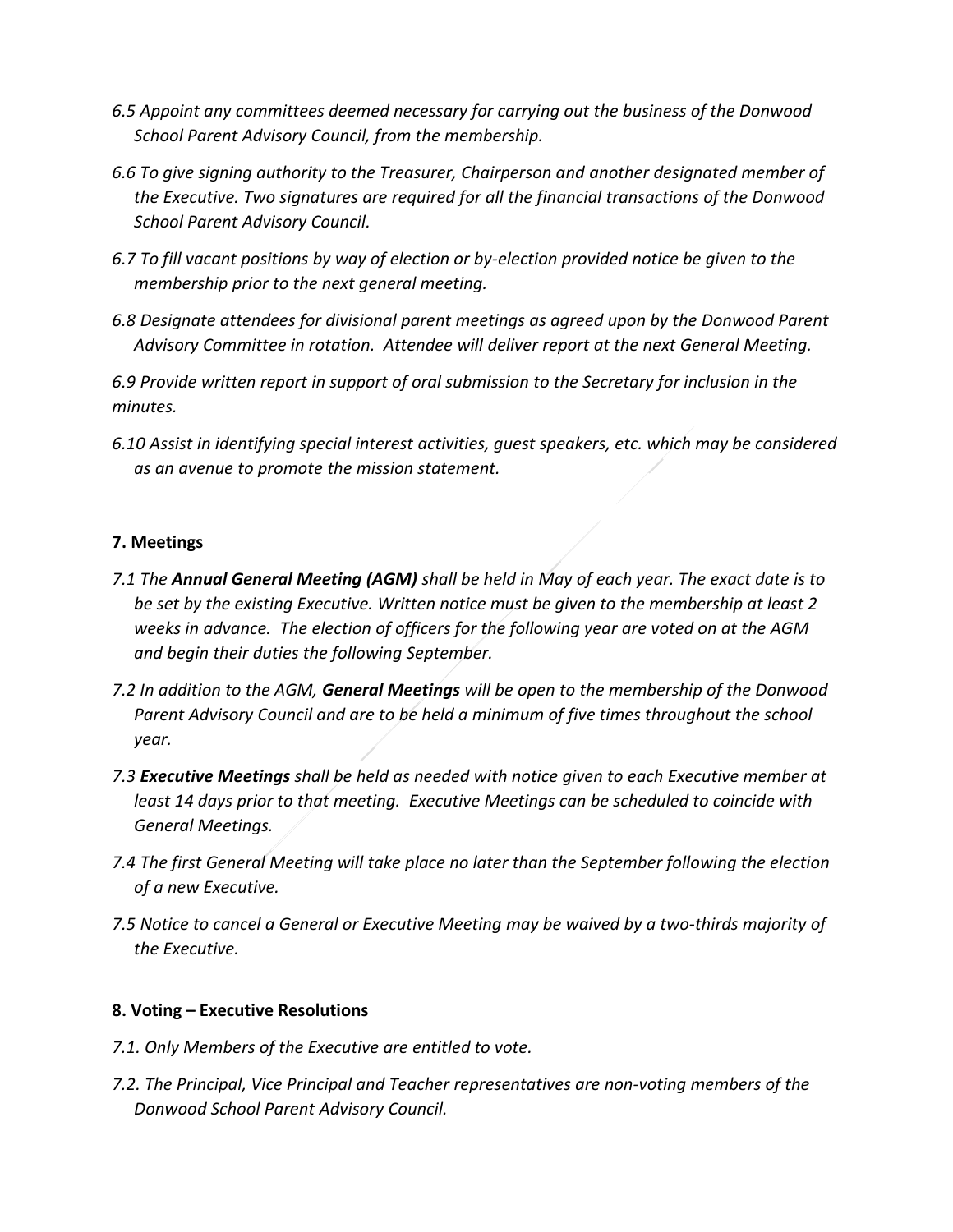- *7.3. Quorum for a meeting shall be two-thirds of the Executive members.*
- *7.4. A two-thirds majority of voting members present is required to pass a motion. When passing a motion during a meeting, it must be "moved" or "motioned" by one member, "seconded" by another, then carried or denied by a show of hands.*

#### *9. Constitution Amendments*

- *9.1. This constitution can only be amended at an Annual General Meeting, and shall require two-thirds majority vote by those eligible members present.*
- *9.2. Any proposed constitutional amendment must be published and publicized to the Donwood School Parent Advisory Council membership at least two weeks prior to the Annual General Meeting.*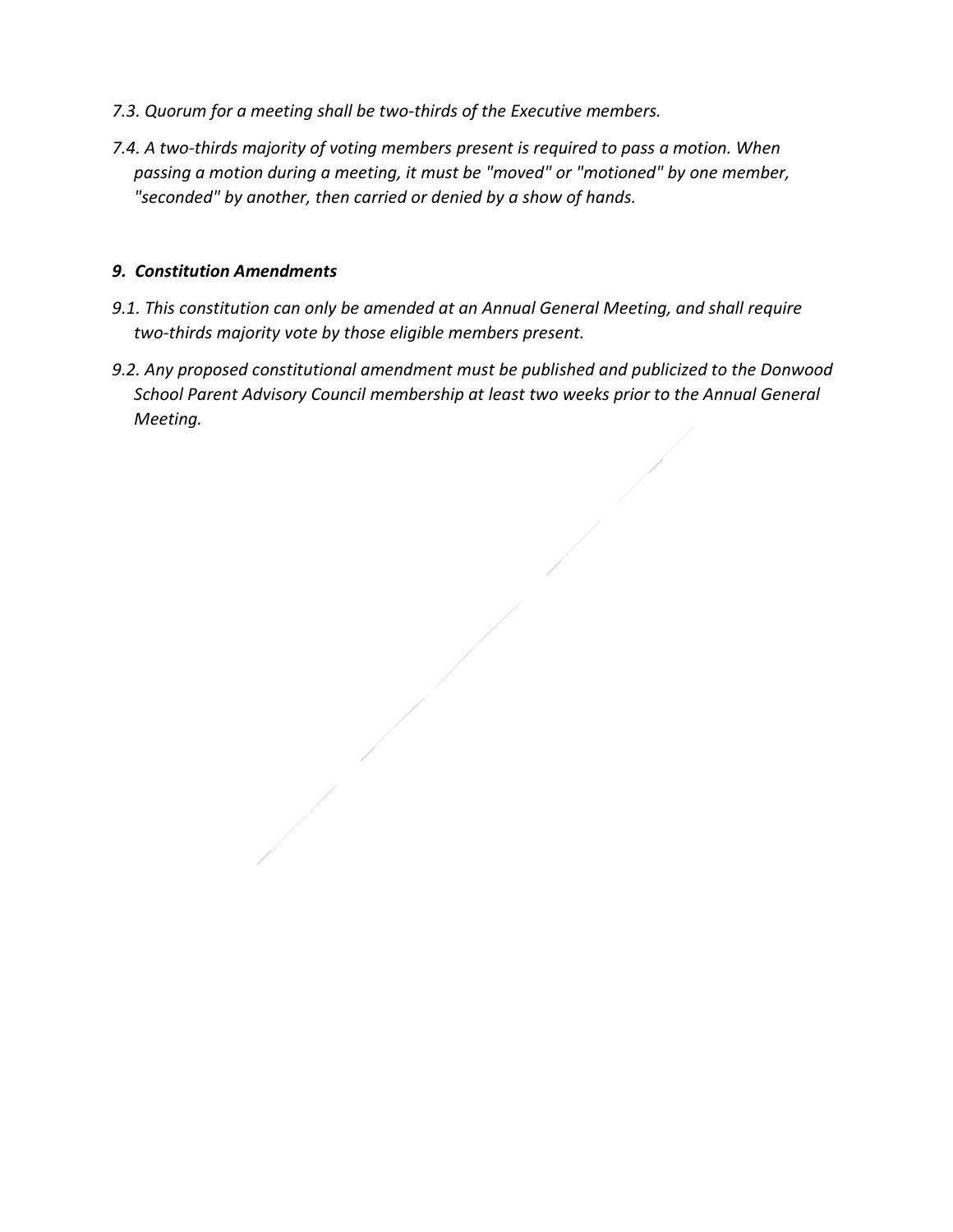# *ADDENDUM I*

#### *River East Transcona School Division*

#### *Mission Statement*

*To fulfill our purpose and in our journey toward our vision, River East Transcona School Division is committed to providing relevant, progressive, educational programming and supportive services in a safe, stimulating learning environment.*

#### *Donwood School*

#### *Mission Statement*

*We help all children entrusted to us to develop to their potential, through teaching and learning in a safe, cooperative environment.*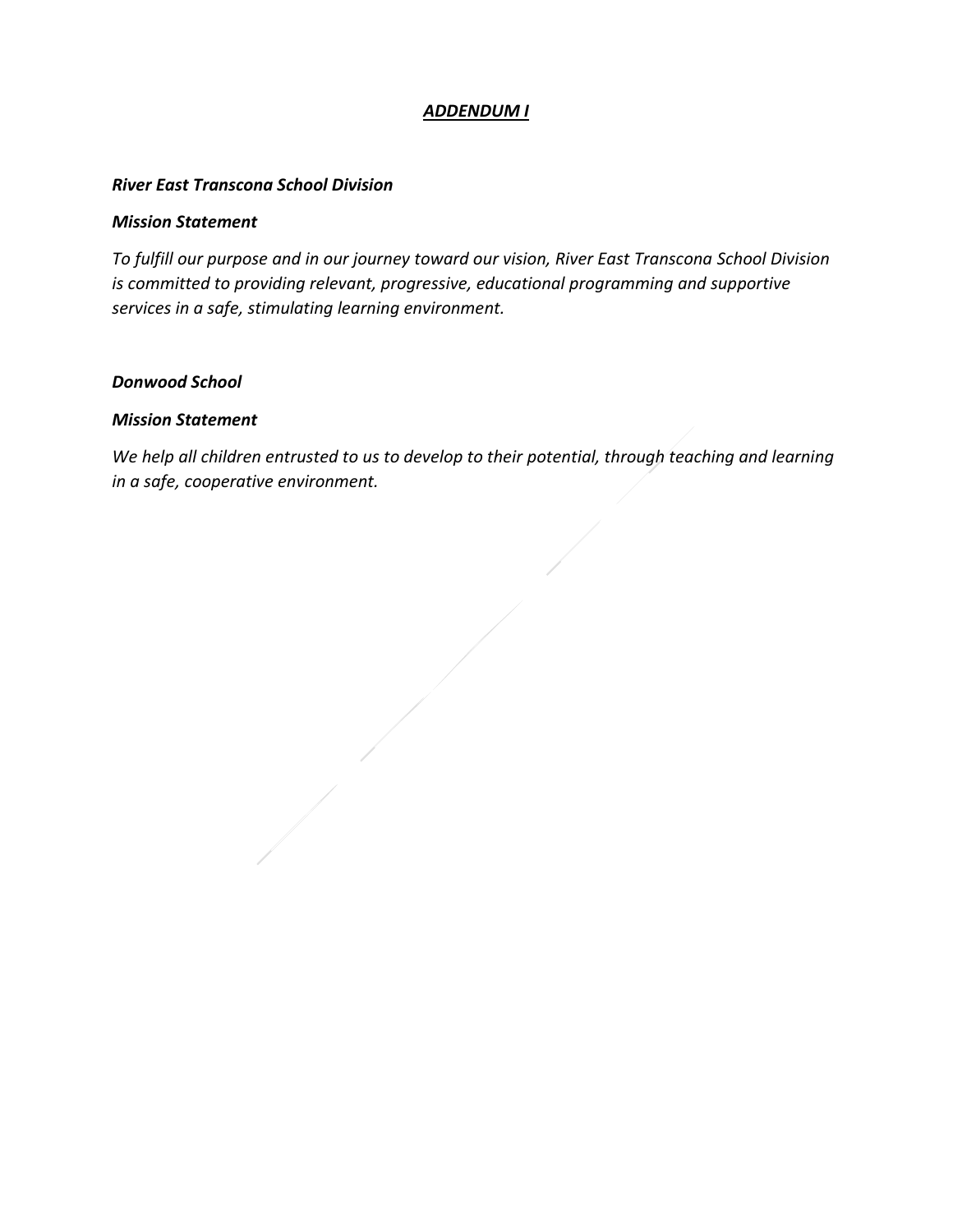# *ADDENDUM II*

## *Constitution Guidelines*

*The following section is not part of the constitution and is meant to be used as a guideline only. These guidelines may be adapted to meet the needs of the current Executive. Any adjustments to these guidelines do not require a formal constitutional change.*

## *Election Guidelines*

*While voting in an election, each member must do so by secret ballot, to be counted by a school representative. Up to eight individuals are to be elected by the Donwood Parent Advisory Council membership at the AGM to sit on the Executive. Elections for the positions held on the Executive are to take place at the May AGM meeting and are to be by secret ballot.*

*Each position shall be filled in order of precedence, starting with the Chair, then Vice-Chair, Secretary, and Treasurer. Should there be only one person wishing to campaign for the position, it shall be given by acclamation. No member may hold more than one executive position unless the number of members deems this impossible, or by majority agreement of the members. In the case of a tie, each candidate must present to the voting members a verbal or written platform for the position. The vote will then be taken again. Should there be a second tie, the vote will be tabled until the next meeting.*

## *Executive Positions Guidelines*

# *Chairperson:*

*- Preside over all Meetings and the Annual General Meeting;*

*- Call Executive meetings as deemed necessary;*

*- Prepare an agenda and notice for each Meeting and the Annual General Meeting;*

*- Act as a liaison between the Donwood School Parent Advisory Council and the school, school division or trustees, and the community in all matters of concern to the association;*

*- Act as a signing authority for all financial transactions;*

*- Shall receive and direct all mail to appropriate members of the association.*

# *Vice Chairperson:*

*- Preside over any Meeting or Annual General Meetings in the absence of the Chairperson;*

*- Assist the Chairperson in fulfilling his/her responsibilities.*

# *Secretary:*

*- Record and prepare minutes of the association meetings and provide minutes to the Chairperson for distribution with the agenda;*

*- Shall be responsible for all correspondence relating to the Donwood School Parent Advisory Council;*

*- In the absence of both Chairperson and Vice-Chairperson, preside over Meetings or Annual General Meetings.*